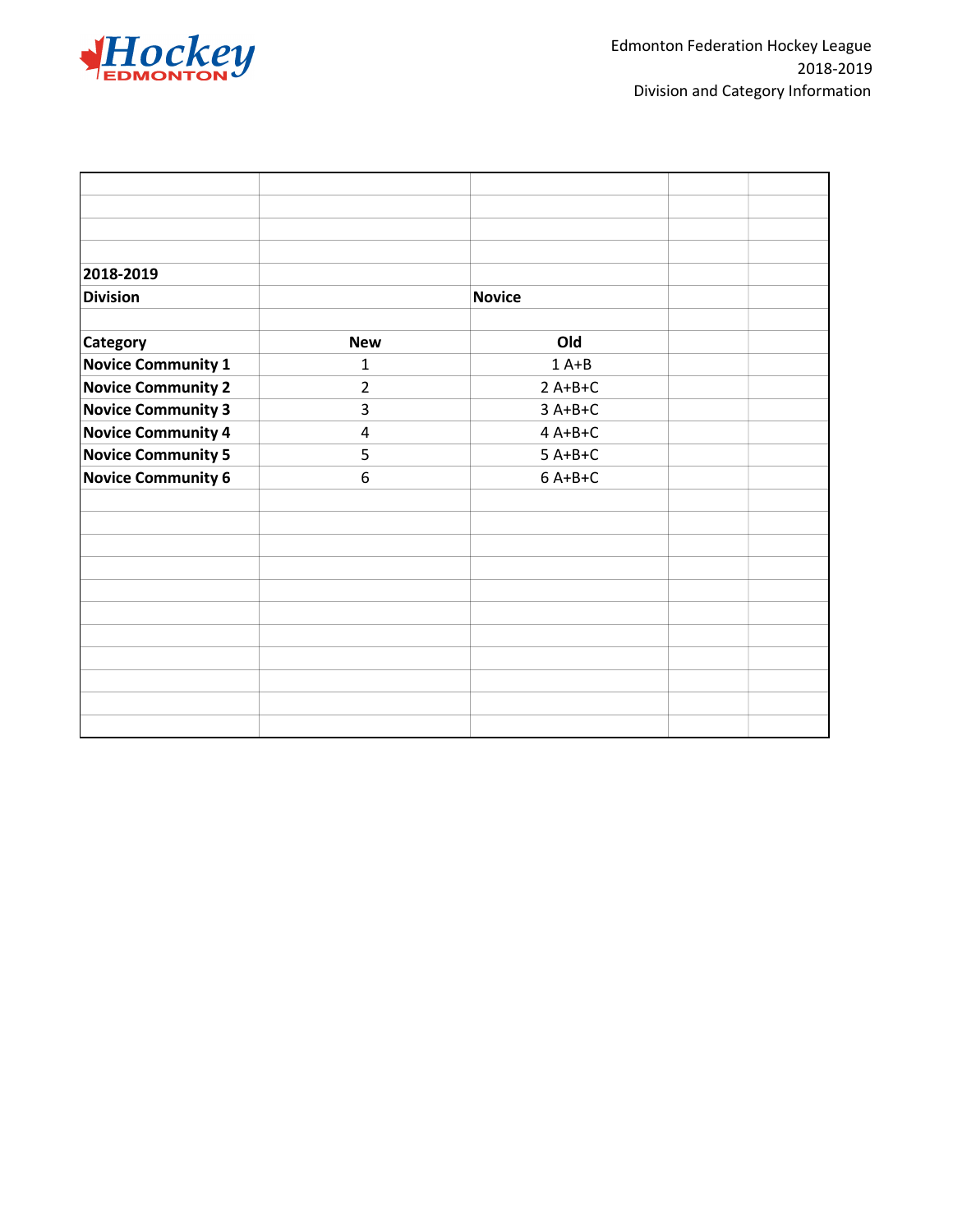

| 2018-2019               |                |             |
|-------------------------|----------------|-------------|
| <b>Division</b>         |                | <b>Atom</b> |
|                         |                |             |
| Category                | <b>New</b>     | Old         |
| <b>Atom Community 1</b> | 1              | $1A+B$      |
| <b>Atom Community 2</b> | $\overline{2}$ | $2A+B+C$    |
| <b>Atom Community 3</b> | 3              | $3A+B+C$    |
| <b>Atom Community 4</b> | 4              | $4A+B+C$    |
| <b>Atom Community 5</b> | 5              | $5A+B+C$    |
| <b>Atom Community 6</b> | 6              | $6A+B+C$    |
|                         |                |             |
|                         |                |             |
|                         |                |             |
|                         |                |             |
|                         |                |             |
|                         |                |             |
|                         |                |             |
|                         |                |             |
|                         |                |             |
|                         |                |             |
|                         |                |             |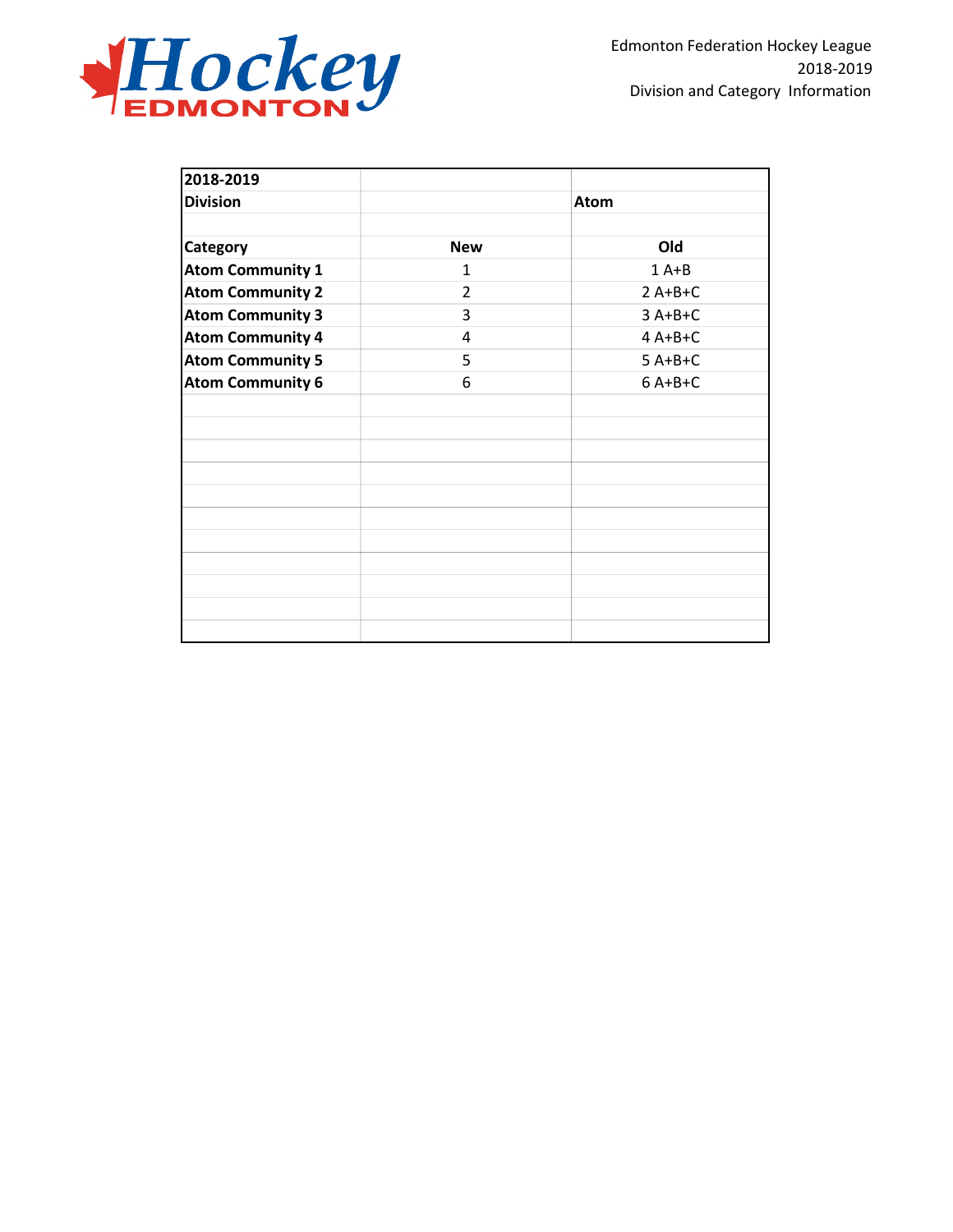

| <b>Division</b>             |                | Peewee            |
|-----------------------------|----------------|-------------------|
| Category                    | <b>New</b>     | Old               |
| <b>Peewee AA Provincial</b> | AA             | <b>AA Clagget</b> |
| <b>Peewee Provincial 1</b>  | 1              | $\mathbf{1}$      |
| <b>Peewee Provincial 2</b>  | $\overline{2}$ | $2A+B+C$          |
| <b>Peewee Provincial 3</b>  | 3              | $3A+B+C$          |
| <b>Peewee Provincial 4</b>  | 4              | $4A+B+C$          |
| <b>Peewee Community 5</b>   | 5              | $5A+B+C$          |
| <b>Peewee Community 6</b>   | 6              | $6A+B+C$          |
|                             |                |                   |
|                             |                |                   |
|                             |                |                   |
|                             |                |                   |
|                             |                |                   |
|                             |                |                   |
|                             |                |                   |
|                             |                |                   |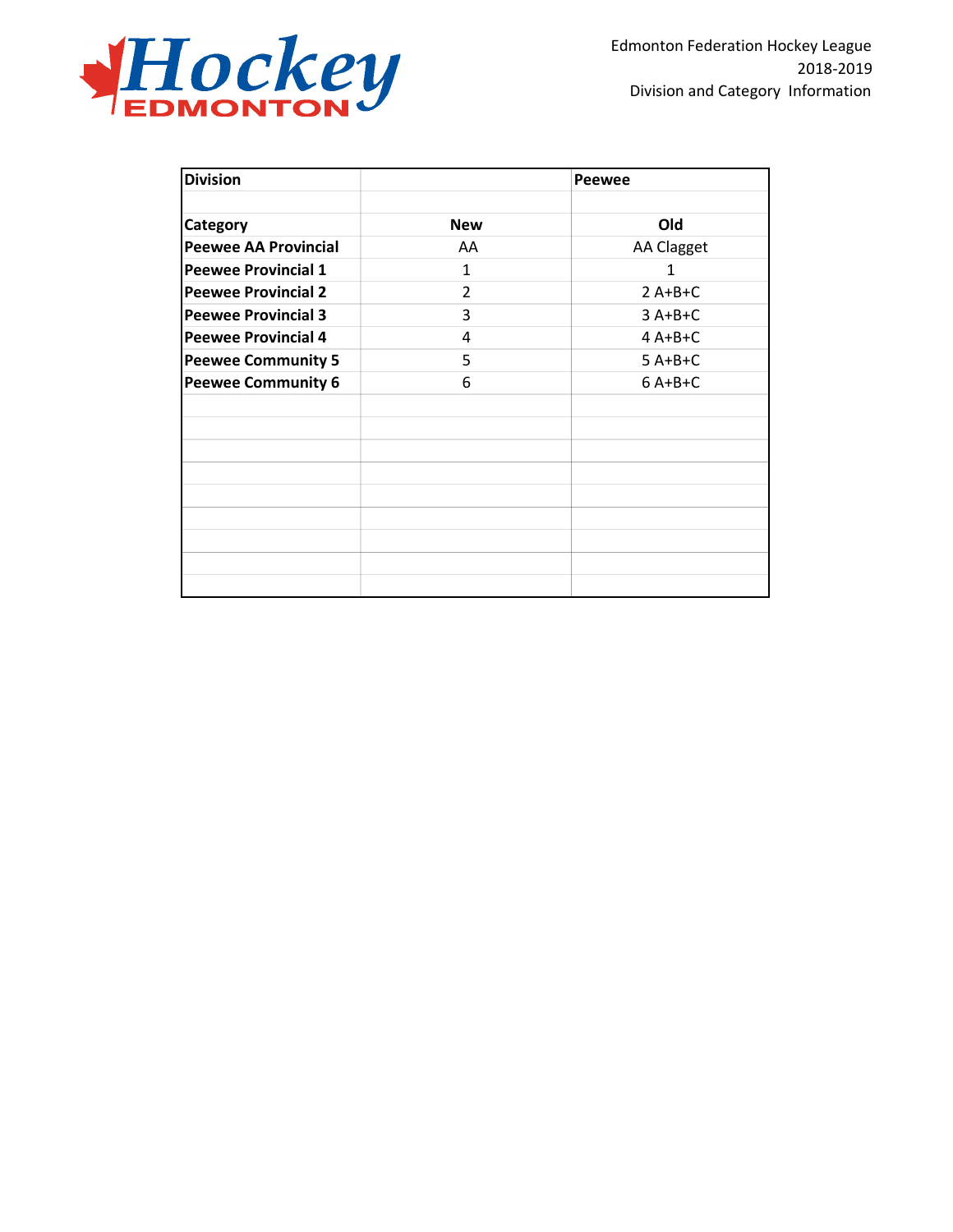

| <b>Division</b>            |            | <b>Bantam</b>                                                                 |
|----------------------------|------------|-------------------------------------------------------------------------------|
| <b>Category</b>            | <b>New</b> | Old                                                                           |
| <b>Bantam Provincial 1</b> | 1          | Bantam A                                                                      |
| <b>Bantam Provincial 2</b> | 2          | Bantam B                                                                      |
| <b>Bantam Community 3</b>  | 3          | $3A+B+C$                                                                      |
| <b>Bantam Community 4</b>  | 4          | $4$ A+B+C                                                                     |
| <b>Bantam Community 5</b>  | 5          | $5A+B+C$                                                                      |
| <b>Bantam Community 6</b>  | 6          | $6A+B+C$                                                                      |
|                            |            |                                                                               |
|                            |            | *Please note only Bantam Provincial 1, 2 and Bantam Community 3 are Body Chec |